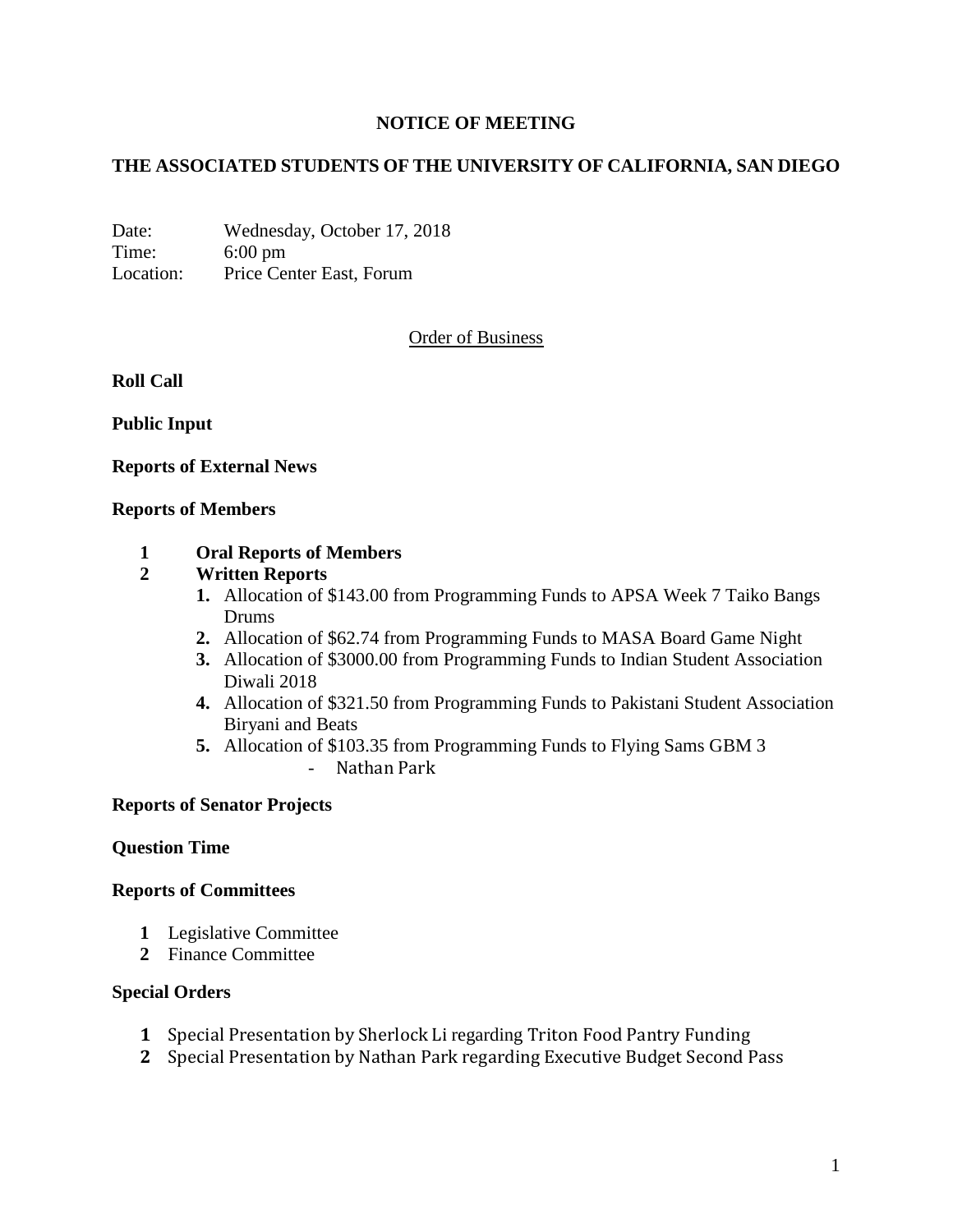**Unfinished Business**

**New Business**

**Open Forum**

**Roll Call**

# Bills in Committee

## **Legislative Committee**

**L1** Appointment of Bikramdeep Sidhu to the position of President in the All Campus Transfer Association. Sponsored by Nathan Park.

**L2** Appointment of Rhea Tamondong to the position of Vice President in the All Campus Transfer Association. Sponsored by Nathan Park.

**L3** Appointment of Mona Abboud to the position of Council Representative in the All Campus Transfer Association. Sponsored by Nathan Park.

**L4** Appointment of Caitlyn Ngo to the position of Chief Event Coordinator in the All Campus Transfer Association. Sponsored by Nathan Park.

**L5** Appointment of Roderick Cerdeira to the position of Chair in the All Campus Commuter Board. Sponsored by Nathan Park.

**L6** Appointment of Nathan Le to the position of Vice Chair External in the All Campus Commuter Board. Sponsored by Nathan Park.

**L7** Appointment of Mehrin Saleem to the position of Vice Chair Internal in the All Campus Commuter Board. Sponsored by Nathan Park.

**L8** Appointment of Krina Desai as Senior Advocate for the Office of Student Advocacy effective immediately until appointment of successor. Sponsored by Kiara Gomez

**L9** Appointment of Kieran Dosanjh as Outreach Coordinator for the Office of Student Advocacy effective immediately until appointment of successor. Sponsored by Kiara Gomez

### **Finance Committee**

**F1** Allocation of \$1,500 from Programming Funds for a total of \$1,500 to USA TKD at Westgate Las Vegas Resort and Casino